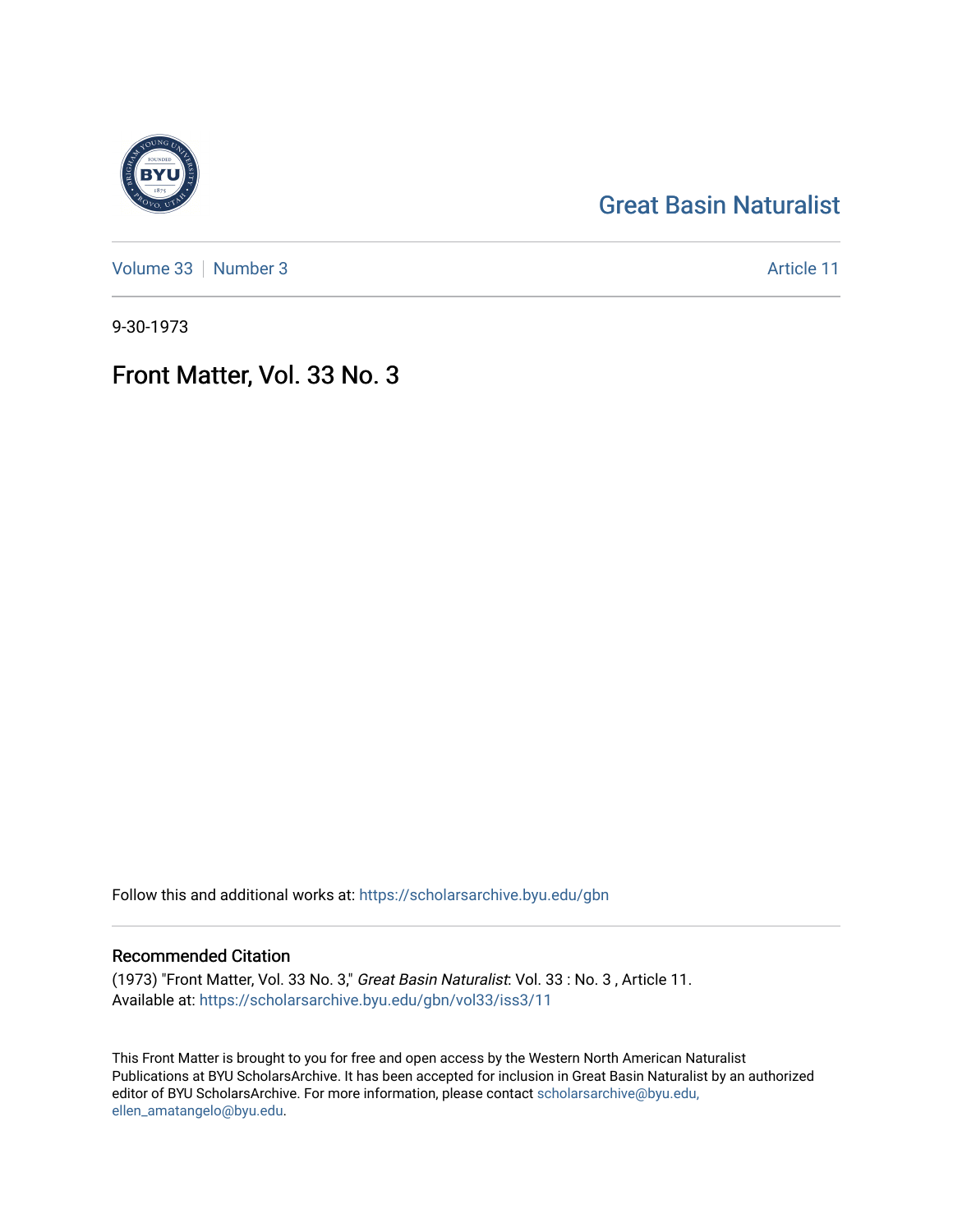Volume 33, No. 3 September 30, 1973

## The

# Great Ba

# naruaalisr

**IF COMPLISION** 

mit 24 1973



Published by Brigham Young University